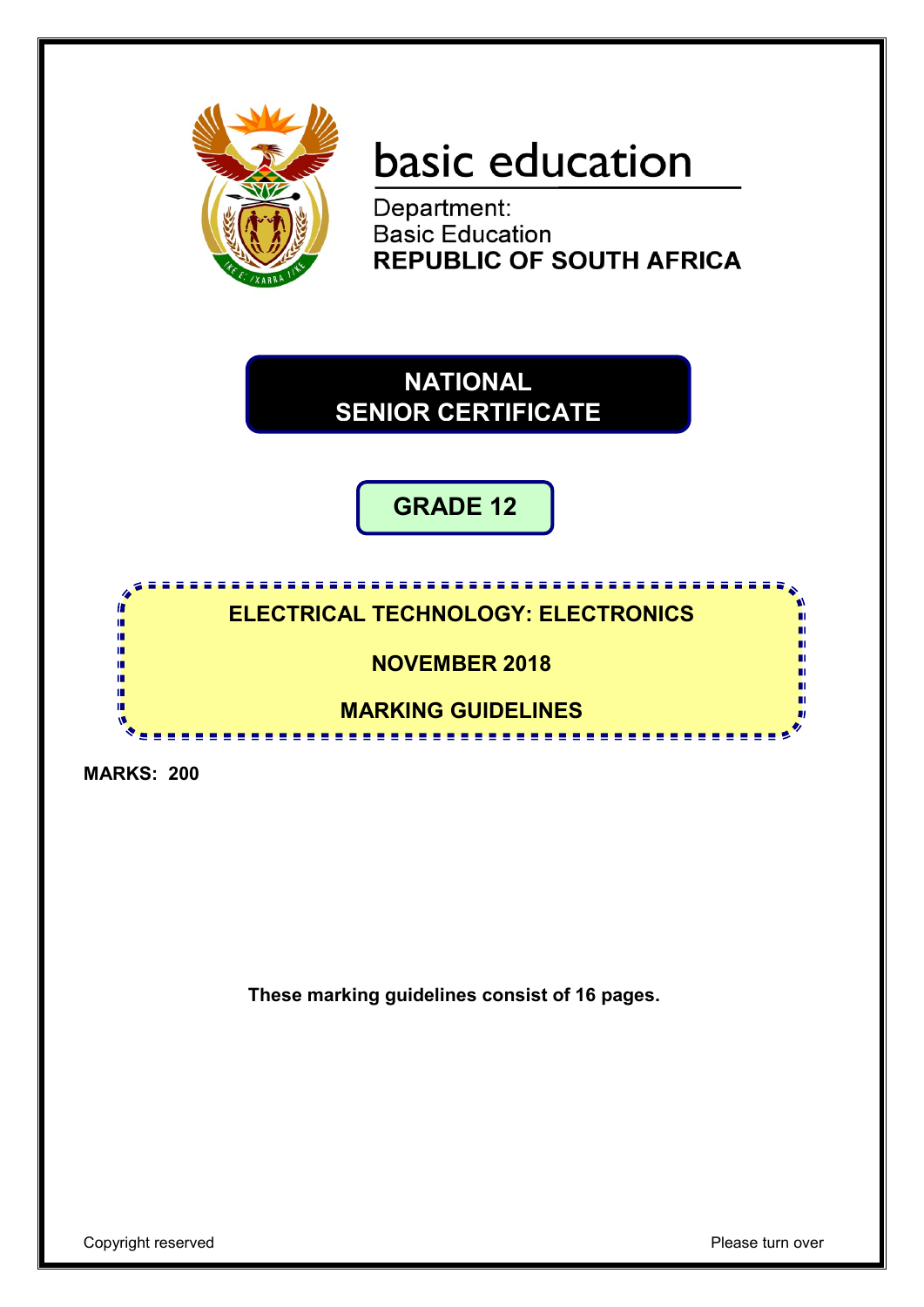#### **INSTRUCTIONS TO THE MARKERS**

- 1. All questions with multiple answers imply that any relevant, acceptable answer should be considered.
- 2. Calculations:
	- 2.1 All calculations must show the formulae.
	- 2.2 Substitution of values must be done correctly.
	- 2.3 All answers MUST contain the correct unit to be considered.
	- 2.4 Alternative methods must be considered, provided that the correct answer is obtained.
	- 2.5 Where an incorrect answer could be carried over to the next step, the first answer will be deemed incorrect. However, should the incorrect answer be carried over correctly, the marker has to recalculate the values, using the incorrect answer from the first calculation. If correctly used, the candidate should receive the full marks for subsequent calculations.
	- 2.6 Markers should consider that learner answers may deviate slightly from the guideline; depending on how and where in the calculation rounding off was used.
- 3. These marking guidelines are only a guide with model answers. Alternative interpretations must be considered and marked on merit. However, this principle should be applied consistently throughout the marking session at ALL marking centres.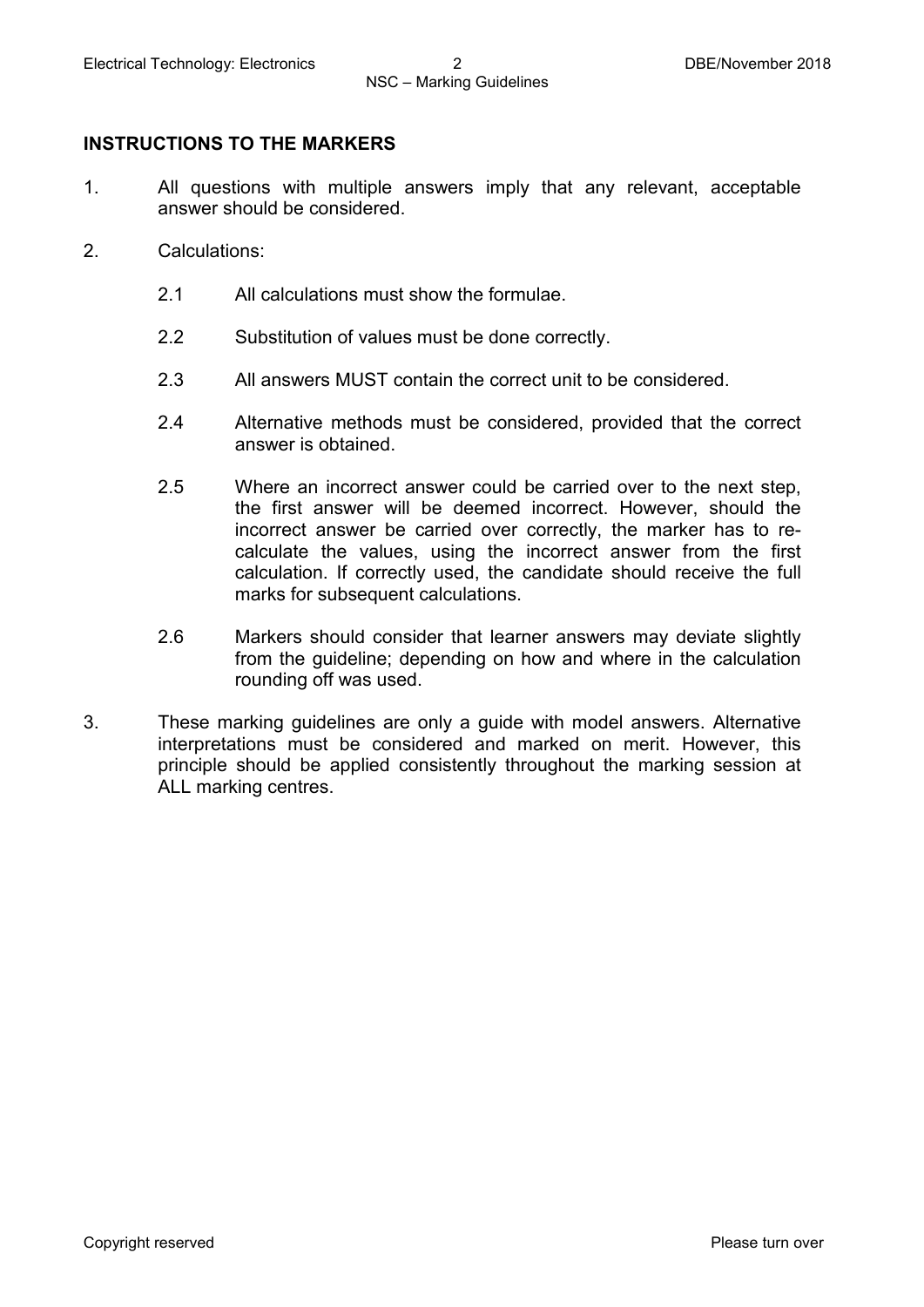#### **QUESTION 1: OCCUPATIONAL HEALTH AND SAFETY**

- 1.1 'Major incident 'is an occurrence of catastrophic proportion $\checkmark$  resulting from the use of plant and machinery from activities in the workplace.  $\checkmark$ Severe or serious injury or great damage to machinery and persons resulting from the use of plant or machinery in a workplace. (2) 1.2 Manufacturers must ensure that products are safe  $\checkmark$ Not permitting any employee to do any work or to produce any artefact unless precautionary measures are in place.  $\checkmark$ Safe to use / without risk to health Safety feature Instructional manual Good state or design without a fault. (2) 1.3 'Horseplay' is an unsafe act because it is an inappropriate behaviour by learners  $\checkmark$  in the workshop that would compromise the safety  $\checkmark$  of themselves and others. It distracts others that could lead to accidents or incidents. (2) 1.4 Do not touch the person.  $\checkmark$ Switch off the supply.  $\checkmark$ Help the person by removing him/her with a type of insulation material. (2)
- 1.5 Qualitative risk analysis defines the levels of threat  $\checkmark$  and devises countermeasures  $\checkmark$  to eliminate possible risk. (2) **[10]**

#### **QUESTION 2: RLC CIRCUITS**

- 2.1 The total opposition to the flow of alternating current  $\checkmark$  in a circuit comprising of resistance and reactance.  $\checkmark$  (2)
- 



(2)

If the learner drew only one signal, it doesn't show relation. (no marks)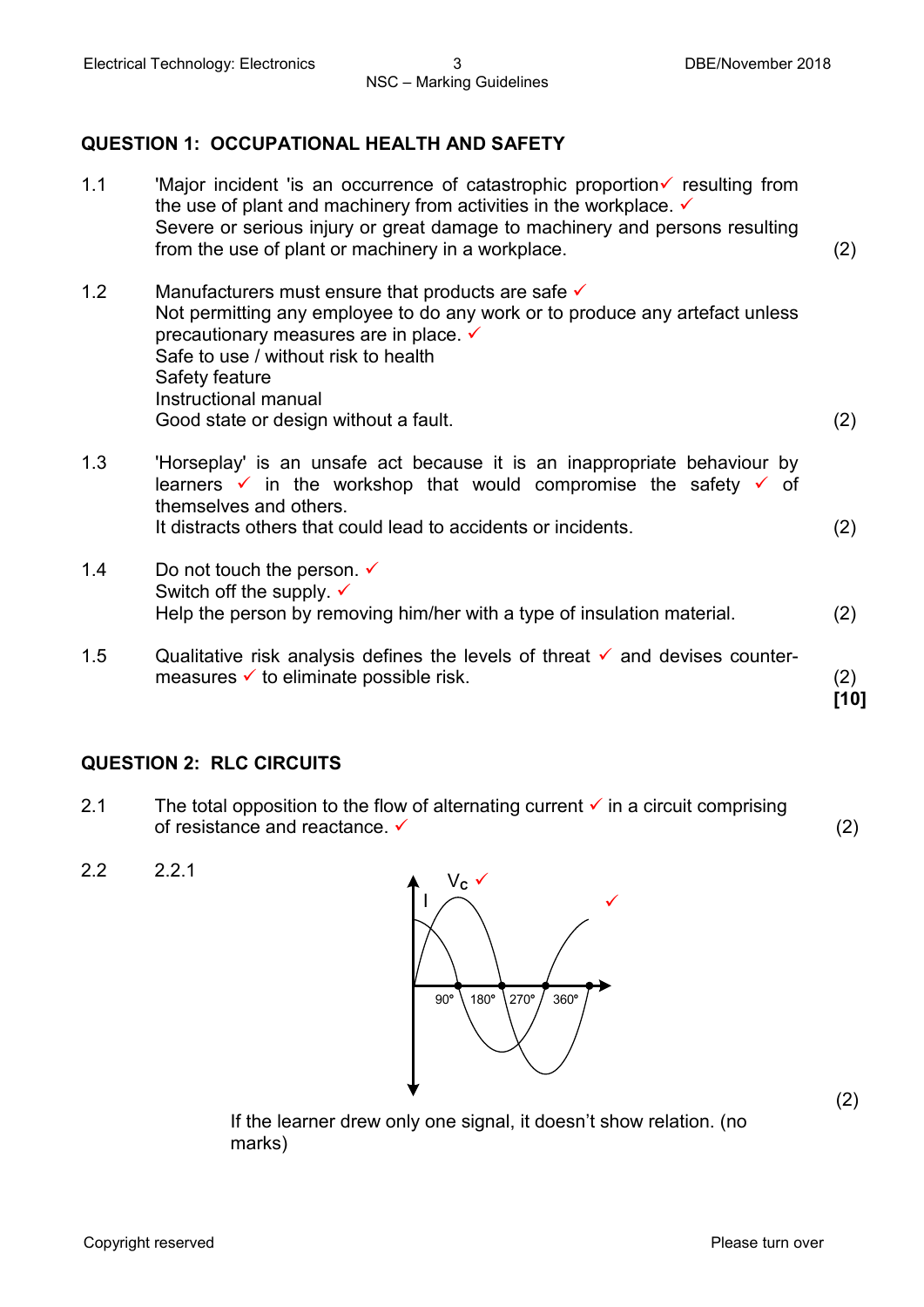2.2.2



(2)

NOTE. If the learner drew only one signal, it doesn't show relation. (no marks)

2.3 2.3.1 
$$
C = \frac{1}{2 \times \pi \times f \times X_C}
$$
  
=  $\frac{1}{2 \times \pi \times 60 \times 36}$   
= 73,68 µF (3)

ü

ü

ü

NOTE. Note if the formula is copied directly from the formula sheet a mark must be awarded, there after the substitution, manipulation and the answer must be correct to receive 3 marks.

2.3.2 
$$
L = \frac{X_L}{2 \times \pi \times 60} \qquad \checkmark
$$

$$
= \frac{22}{2 \times \pi \times 60} \qquad \checkmark
$$

$$
= 58,35 \text{ mH} \qquad \checkmark
$$

 $\checkmark$  (3)

NOTE. Note if the formula is copied directly from the formula sheet a mark must be awarded, there after the substitution, manipulation and the answer must be correct to receive 3 marks.

2.3.3 
$$
Z = \sqrt{R^2 + (X_L - X_C)^2}
$$
  
=  $\sqrt{12^2 + (36 - 22)^2}$    
= 18,44  $\Omega$  (3)

 $I = \frac{V_s}{I}$   $\checkmark$ 

 $= 3,25 A$ 18.44 60 Z

=

$$
2.3.4
$$

$$
f_{\rm{max}}
$$

(3)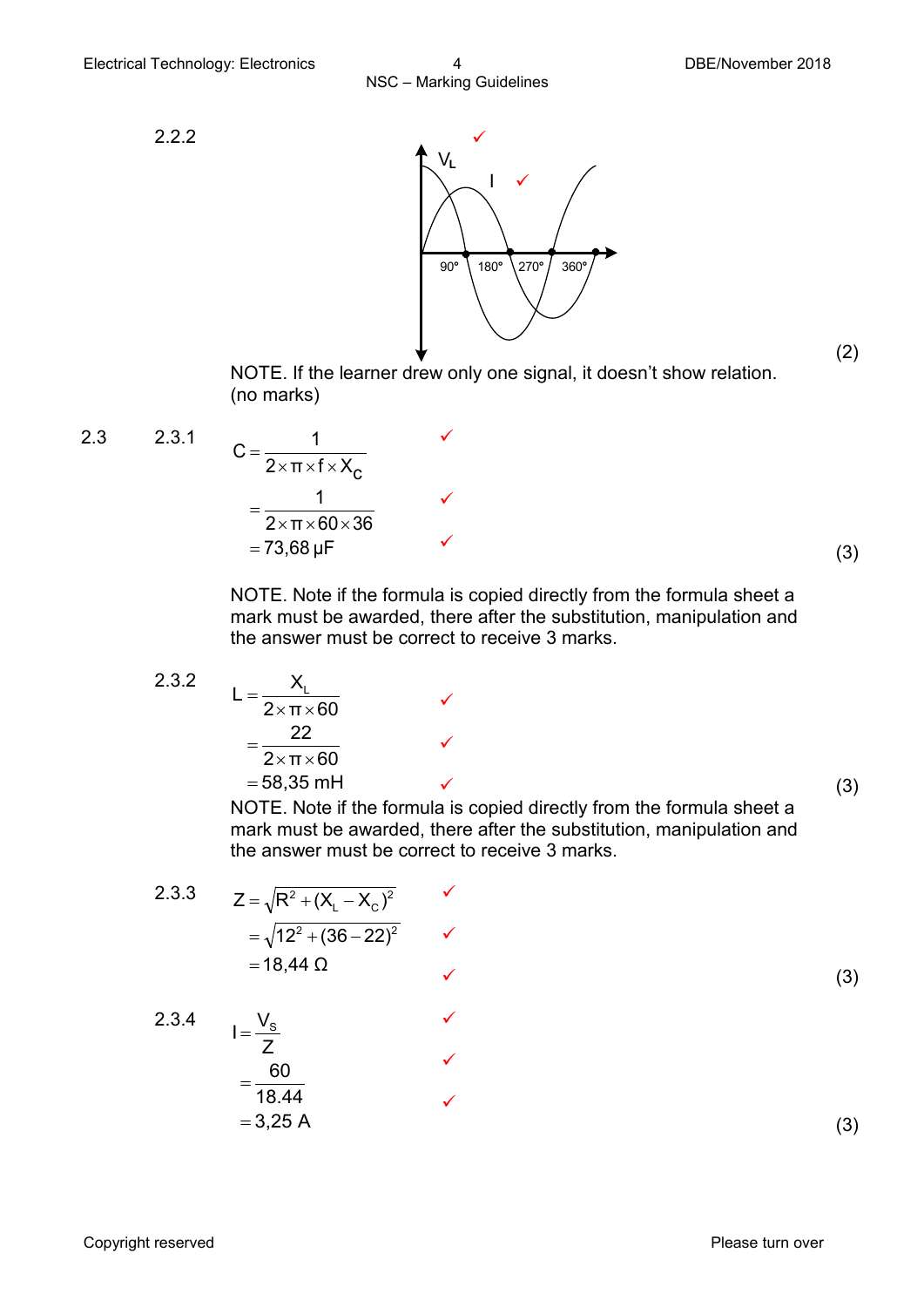2.3.5 
$$
Q = V \times I \times \text{Sin}\theta
$$
  
=  $60 \times 3,25 \times \text{Sin}(50^{\circ})$   
= 149,38 VA<sub>r</sub> (3)

- 2.4 The value of the inductive reactance will double/increase  $\checkmark$  because the inductive reactance is directly proportional to the frequency  $\checkmark$  of the supply voltage. NOTE. If only the formula is given, no marks.
	- If the formula is given as a reason, 1 mark will be awarded for the formula. (2)
- 2.5. The resonant frequency is the frequency at which the inductive reactance  $\checkmark$  is equal to the capacitive reactance.  $\checkmark$ NOTE. All characteristics of resonance explained correctly will be accepted. (2)
- 2.6 a.  $=$  50  $\Omega$ 2  $=$  $\frac{100}{2}$ I  $X_L = \frac{V}{I}$ L  $L = \frac{v_S}{l}$   $\checkmark$ ü  $\checkmark$  (3) b.  $=$  16,67 Ω 6  $=\frac{100}{2}$ I  $X_c = \frac{V}{I}$ C  $C = \frac{v_S}{l}$   $\checkmark$ ü  $\checkmark$  (3) c.  $I_x = I_c - I_l$ ü
	- $=4 A$  $\checkmark$  (3) NOTE. If the learner stated either one or a difference in reactive currents is stated, the learner must be awarded 3 marks.
	- d.  $= 6,4$  A  $=\sqrt{5^2+(6-2)^2}$  $I_T = \sqrt{I_R^2 + (I_C - I_L)^2}$ C L 2  $T = \sqrt{I_R^2 + (I_C - I_L)^2}$ ü  $\checkmark$  (3)

2.6.2 Phase angle is leading**.** <del>✓</del> **i** (1)

 $= 6 - 2$ 

2.7 A low value of resistance produces a high Q-factor  $\checkmark$  which results in a low bandwidth  $\checkmark$  and high selectivity. (2)

**[40]**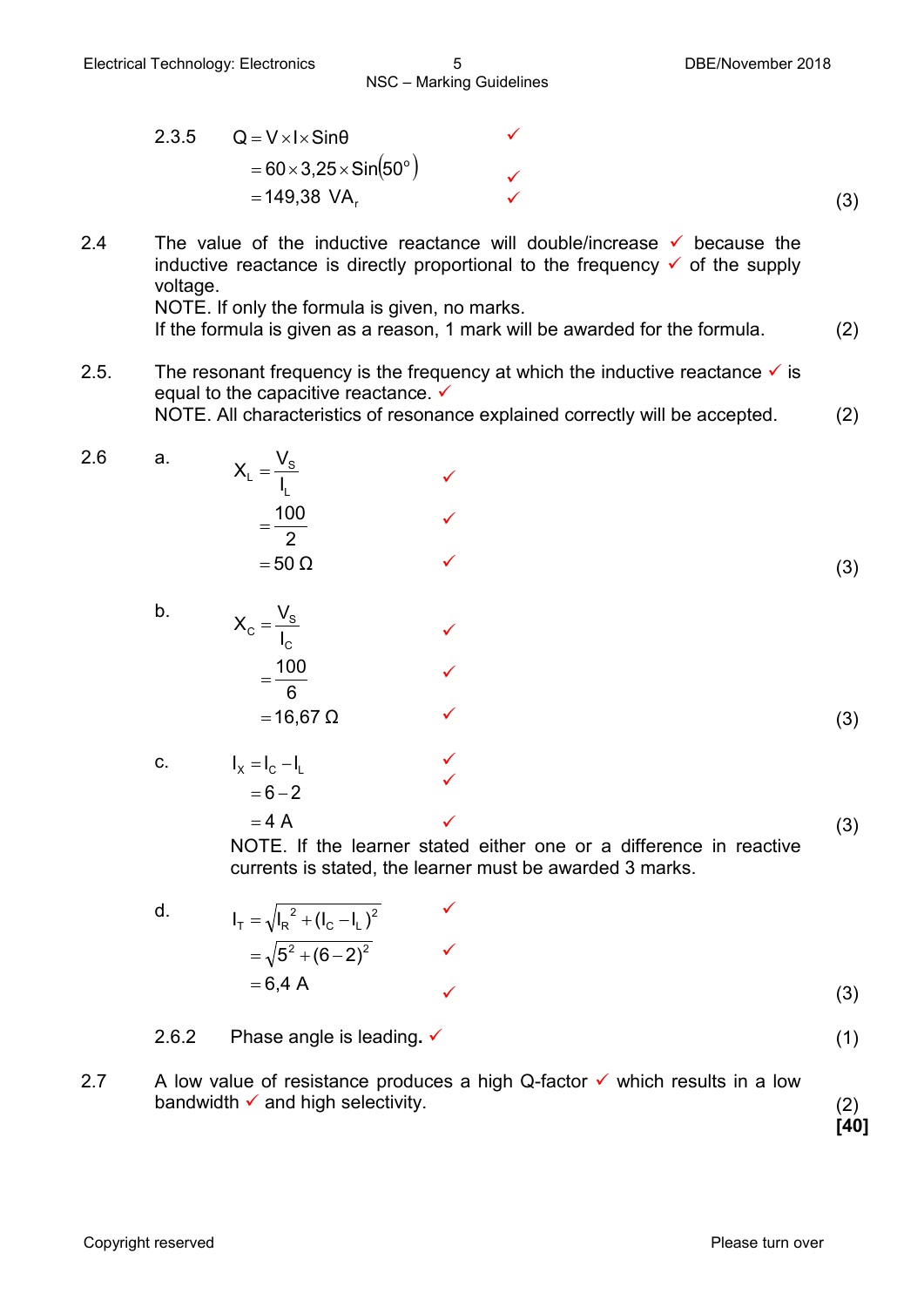#### **QUESTION 3: SEMICONDUCTOR DEVICES**

| 3.1 |       | N-channel JFET or NFET √<br>P-channel JFET or PFET √                                                                                                                                                                                            | (2) |
|-----|-------|-------------------------------------------------------------------------------------------------------------------------------------------------------------------------------------------------------------------------------------------------|-----|
| 3.2 |       | To overcome leakage current between the gate terminal and Drain-Source<br>channel, the gate terminal is electrically isolated from the channel $\checkmark$ by<br>means of an extremely narrow layer of metal-oxide-silicon $\checkmark$ (MOS). | (2) |
| 3.3 | 3.3.1 | Enhancement-mode V N-channel V MOSFET                                                                                                                                                                                                           | (2) |
|     | 3.3.2 | The lamp will switch ON as soon as the gate voltage $V_{GS}$ is raised<br>$\checkmark$ to a sufficient level which will forward bias the internal channel of<br>the MOSFET. ✓                                                                   | (2) |
|     | 3.3.3 | If R <sub>GS</sub> is short circuited, it will cause the internal conductive channel<br>of the MOSFET to disperse, $\checkmark$ cutting the current flow $\checkmark$ and<br>switching the lamp OFF. $\checkmark$                               | (3) |
|     |       | If RGS is short circuited, the gate of the MOSFET will be tied<br>directly to ground (OV potential), causing the internal channel to<br>close and switch the lamp off.                                                                          |     |
| 3.4 | 3.4.1 | Saturation region $\checkmark$                                                                                                                                                                                                                  | (1) |
|     | 3.4.2 | At point C the UJT triggers ON. As the UJT is triggered, its internal<br>resistance and voltage v will decrease v while current increases. v<br>This is contrary to Ohm's law and is called negative resistance.                                | (3) |
| 3.5 | 3.5.1 | Darlington pair √                                                                                                                                                                                                                               | (1) |
|     | 3.5.2 | Very high current gain $\checkmark$<br>Improved input impedance <del>V</del><br>When used in common collector pair it develops a very low output<br>impedance                                                                                   | (2) |
| 3.6 | 3.6.1 | Non-inverting input $\checkmark$                                                                                                                                                                                                                | (1) |
|     | 3.6.2 | Dual-in-line package outline (DIP) √<br>Surface mount package (SMP)                                                                                                                                                                             | (1) |
|     | 3.6.3 | $+V$<br>0 <sub>V</sub><br>90°<br>270°                                                                                                                                                                                                           |     |
|     |       | $-V$                                                                                                                                                                                                                                            | (2) |

(2)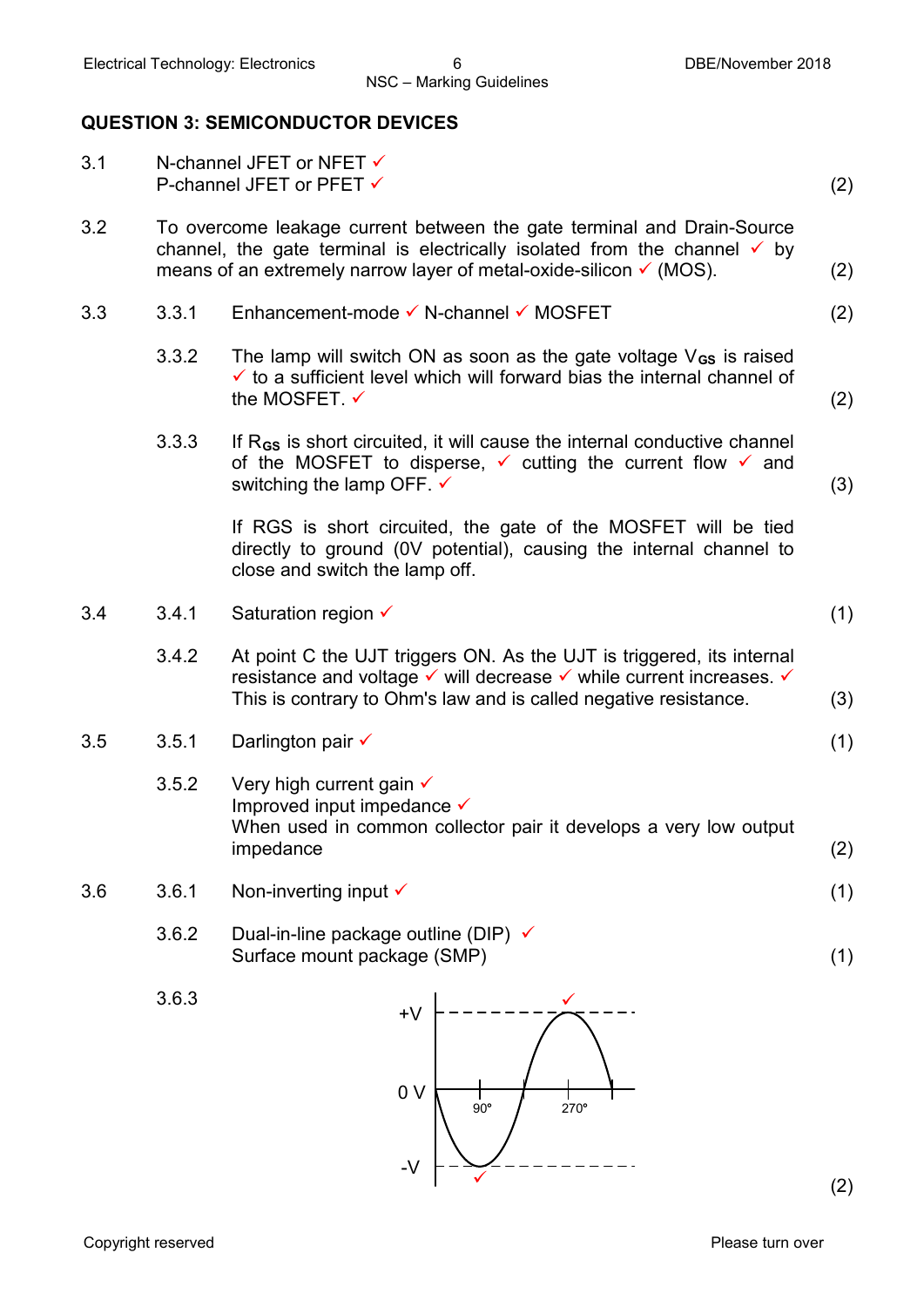Note. If a square wave is drawn and it shows the correct inversion, 2 marks will be awarded.

- 3.7 Open loop gain is the gain of an Op-Amp without any feedback  $\checkmark$  from the output to the input.
	- Closed loop gain is the gain of an Op-Amp with feedback  $\checkmark$  from the output to the input. (2)
- 3.8

$$
V_{\text{OUT}} = V_{\text{IN}} \left( 1 + \frac{R_{\text{F}}}{R_{\text{IN}}} \right) \checkmark
$$
  
= 5 \times 10^{-3} \left( 1 + \frac{220000}{440} \right) \checkmark  
= 2,51 V \checkmark (3)

3.9 • Trigger pin 2 is an active low trigger.  $\checkmark$ 

- When the voltage on pin 2 is less than 1/3 of the supply voltage, the output goes high  $\checkmark$
- When the voltage is higher than 2/3 of the supply voltage, the output resets.  $\checkmark$  (3)

**[30]**

#### **QUESTION 4: SWITCHING CIRCUITS**

| 4.1 | An astable multivibrator generates a continuous train $\checkmark$ of (clock) pulses $\checkmark$<br>without the need of a trigger pulse.<br>Continuously changes its state from high to low and back (2 marks) |                                                                                                                                                                                                                                                                                                                                       |     |  |
|-----|-----------------------------------------------------------------------------------------------------------------------------------------------------------------------------------------------------------------|---------------------------------------------------------------------------------------------------------------------------------------------------------------------------------------------------------------------------------------------------------------------------------------------------------------------------------------|-----|--|
|     |                                                                                                                                                                                                                 | Continuously switches something on and off. (2 marks)                                                                                                                                                                                                                                                                                 | (2) |  |
| 4.2 | 4.2.1                                                                                                                                                                                                           | Bistable multivibrator $\checkmark$                                                                                                                                                                                                                                                                                                   | (1) |  |
|     | 4.2.2                                                                                                                                                                                                           | Positive feedback $\checkmark$                                                                                                                                                                                                                                                                                                        | (1) |  |
|     | 4.2.3                                                                                                                                                                                                           | When a positive pulse (trigger pulse 1) is applied to the Trigger input,<br>the output will change to a negative $(-V)$ $\checkmark$ and remain there until a<br>negative pulse (trigger pulse 2) is applied. $\checkmark$ When a negative pulse<br>is applied to the trigger input, the output will change to positive. $\checkmark$ | (3) |  |
| 4.3 | 4.3.1                                                                                                                                                                                                           | Clock pulse generator $\checkmark$<br>Morse code generators<br><b>Timers</b><br>Amateur radio equipment                                                                                                                                                                                                                               |     |  |
|     |                                                                                                                                                                                                                 | Systems that require square wave                                                                                                                                                                                                                                                                                                      | (1) |  |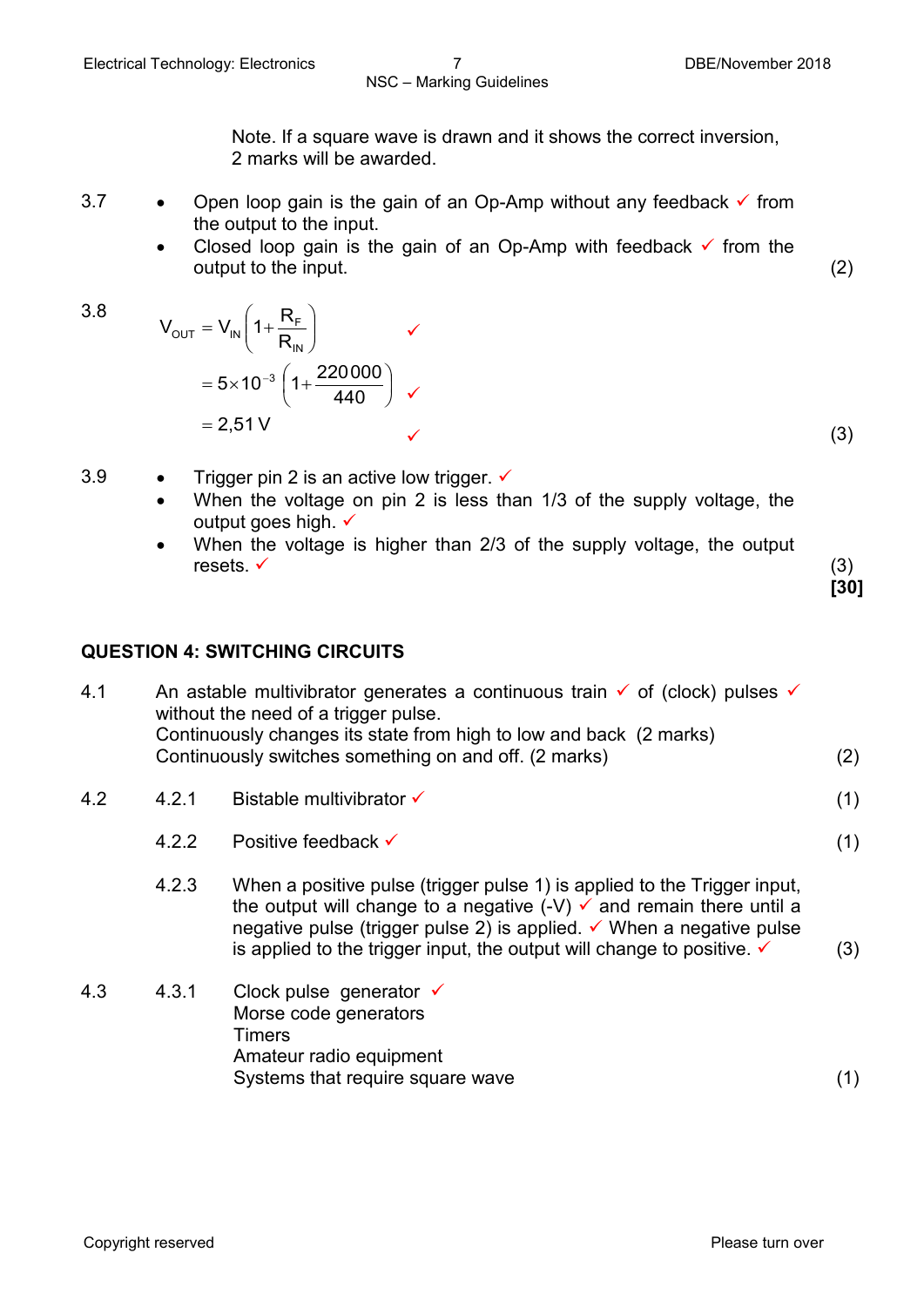(2)

4.3.2



4.3.3 If the value of  $R_1$  is increased, the RC time constant of the charging circuit ( $t_1$ ) increases,  $\checkmark$  keeping the output of the 555 IC high for longer.  $\checkmark$  This means that the positive output pulse (high) will be longer than the negative output pulse (low).  $\checkmark$  (3)

> When the first trigger pulse is applied, Pin 7 of the 555 will be pulled (set) high to allow the capacitor to start charging. The charging period of the capacitor will only end once it has reached 2/3 Vcc, and any other further applied pulses during this period will be of no effect.



4.4.2 Trigger pulse B appears like a train of 'on' - 'off' pulses  $\checkmark$  which is known as contact switch bounce.  $\checkmark$ Switch bounce (2 marks) (2)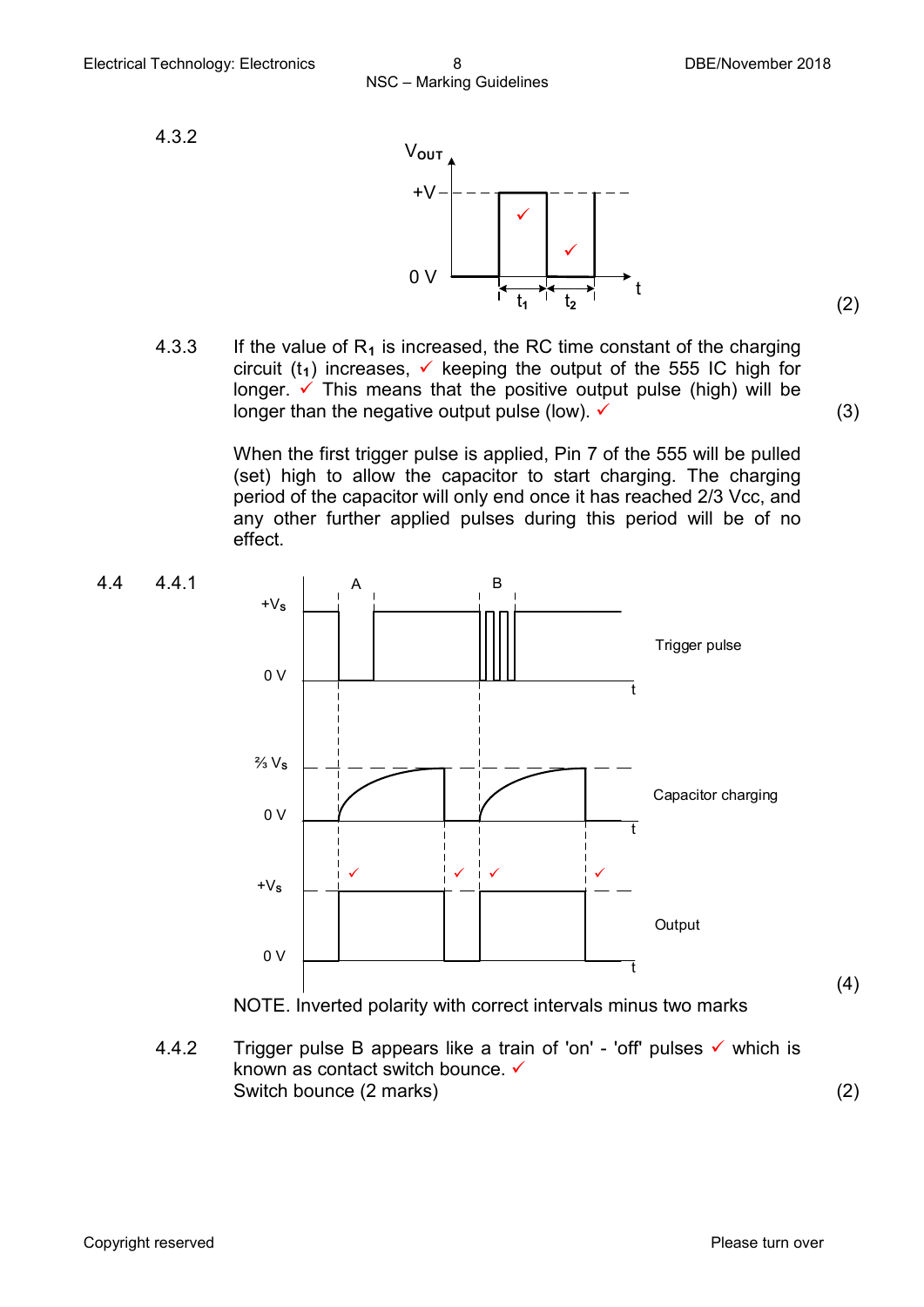4.4.3 The application of additional short pulses,  $\checkmark$  after the initial set pulse will not affect the mono-stable multivibrator $\checkmark$  that is already in the set state $\checkmark$  and hence will not affect the charging of the capacitor (3)

When the first trigger pulse is applied, Pin 7 of the 555 will be pulled (set) high to allow the capacitor to start charging. The charging period of the capacitor will only end once it has reached 2/3 Vcc, and any other further applied pulses during this period will be of no effect.

4.5  $4.5.1$  Thermo-couple  $\checkmark$ Piezzo sensor  $\checkmark$ Microphone (2)

4.5.2



- (4)
- 4.5.3 When R<sub>1</sub> is decreased the feedback voltage VR<sub>1</sub> is decreased.  $\checkmark$  As a result the positive feedback through  $R_1$  is decreased,  $\checkmark$  lowering the trigger threshold voltage.  $\checkmark$  (3)

- 4.6 4.6.1 The purpose of the comparator is to compare two input voltages.  $\checkmark$  (1)
	- 4.6.2 A comparator compares the two voltages appearing at the two input terminals.  $\checkmark$  When one of its two input voltages is greater than the other, the output will go into one of the two saturation states.  $\checkmark$ When the inputs are reversed the output switches to the other saturation state.  $\checkmark$  (3)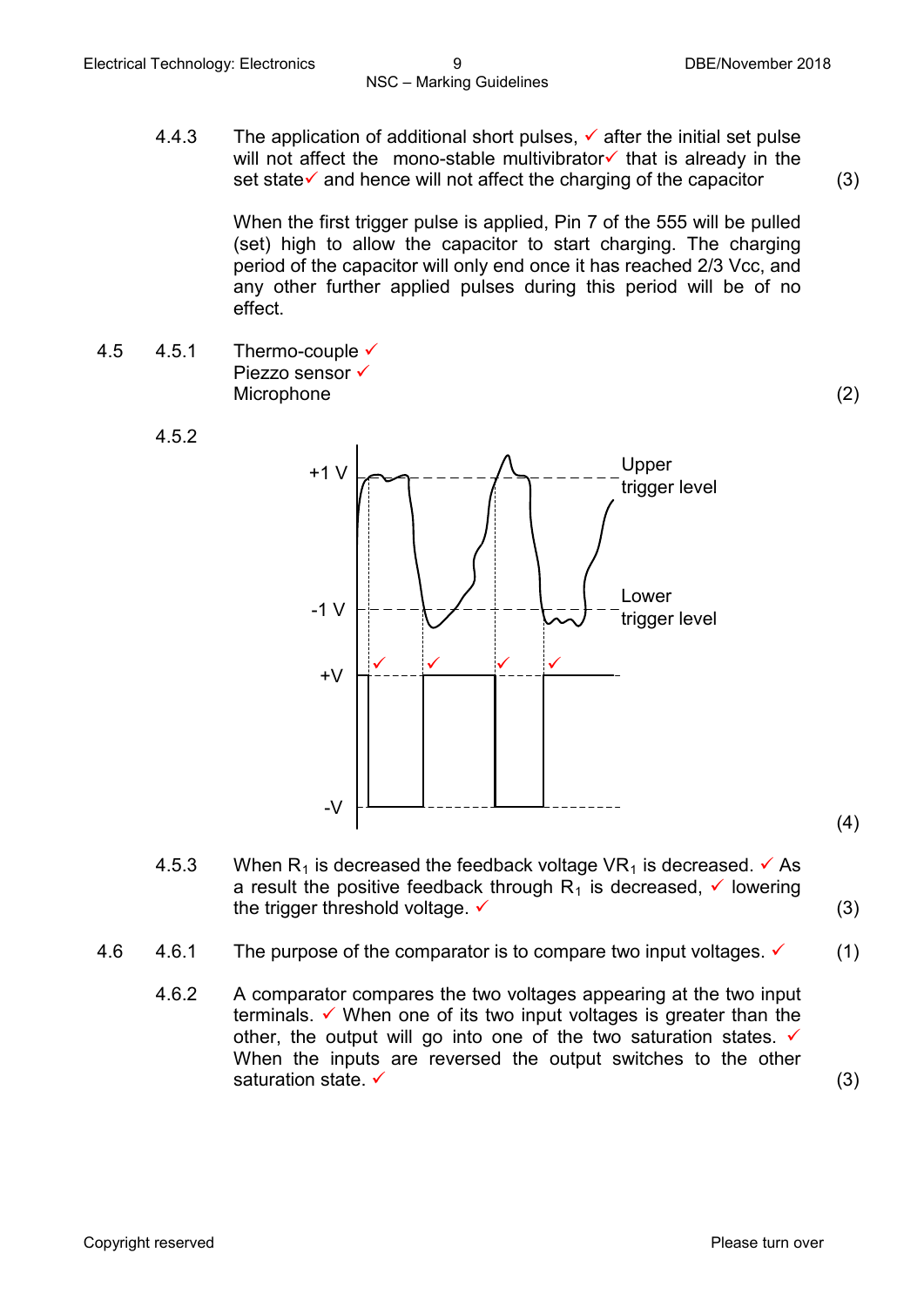



(3)

4.7 4.7.1  
\n
$$
V_{OUT} = -\left(V_1 \frac{R_f}{R_1} + V_2 \frac{R_f}{R_2} + V_3 \frac{R_f}{R_3}\right) \checkmark
$$
\n
$$
= -\left(100 \times 10^{-3} \frac{100 \times 10^3}{10 \times 10^3} + 150 \times 10^{-3} \frac{100 \times 10^3}{30 \times 10^3} + 50 \times 10^{-3} \frac{100 \times 10^3}{5 \times 10^3}\right)
$$
\n
$$
= -2.5 \text{ V} \checkmark
$$

OR  
\n
$$
V_{OUT} = V_1 \times \left(-\frac{R_f}{R_1}\right) + V_2 \times \left(-\frac{R_f}{R_2}\right) + V_3 \times \left(-\frac{R_f}{R_3}\right)
$$
\n
$$
= 100 \times 10^{-3} \times \left(-\frac{100 \times 10^3}{10 \times 10^3}\right) + 150 \times 10^{-3} \times \left(-\frac{100 \times 10^3}{30 \times 10^3}\right) + 50 \times 10^{-3} \times \left(-\frac{100 \times 10^3}{5 \times 10^3}\right)
$$
\n
$$
= -2.5 \text{ V}
$$

- 4.7.2 The voltage of each signal can be controlled independently by replacing each input resistor  $\checkmark$  with a variable resistor  $\checkmark$  (2)
- 4.7.3 DC blocking capacitors  $\checkmark$  must be connected at the inputs  $\checkmark$  to prevent dc current from being fed back to the input voltage sources. (2)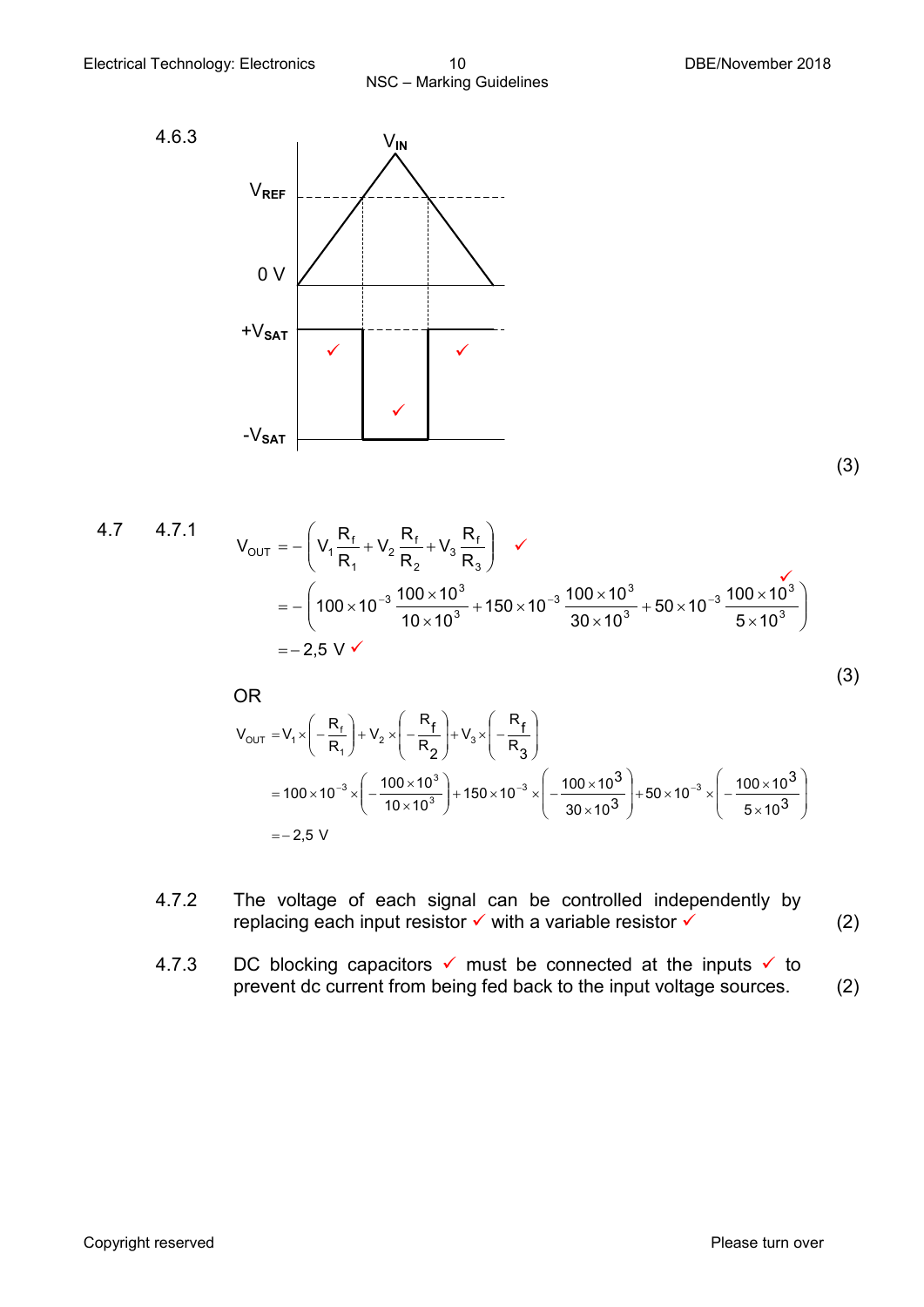4.7.4



ONE mark for CORRECT POLARITY ONE mark for AMPLIFICATION If the wave form does not depict the wave size but there is reference to the correct value of the wave, a mark must be awarded (2)

4.8 4.8.1



1 mark for 90**°** phase shift Correct orientation of which will be:

- 1 mark for positive half
- 1 mark for negative half (3)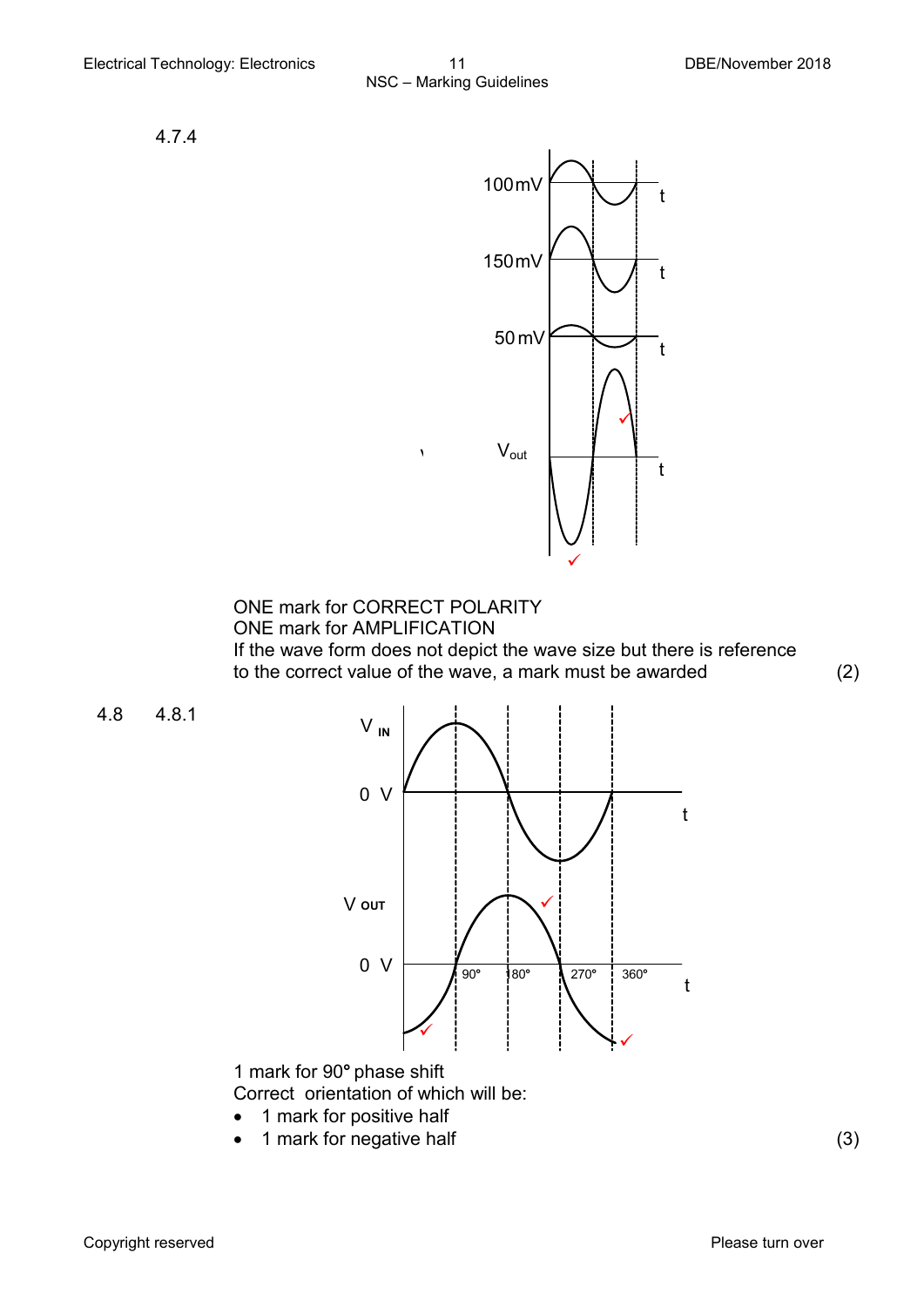



- 1 mark for phase shift 2 marks for correct orientation (3)
- 4.9 4.9.1



4.9.2 The textbook only mentioned the passive integrator of which the following will be accepted. If the RC time constant is short, the capacitor will charge rapidly  $\checkmark$ reaching the maximum input voltage and remaining there  $\checkmark$  until the

input falls again. This results in the output having rounded leading and trailing edges  $\checkmark$  with a flat top resembling a distorted square wave.  $\checkmark$  (4)

The following is the correct response for the Op-amp integrator.

If the RC time constant is short, the output will rise in a linear manner until reaching the maximum output voltage and remaining there until the input falls again. This results in the output having straight sloping leading and trailing edges with flat tops and bottoms. It will resemble a triangular wave with its top and bottom peaks cut off.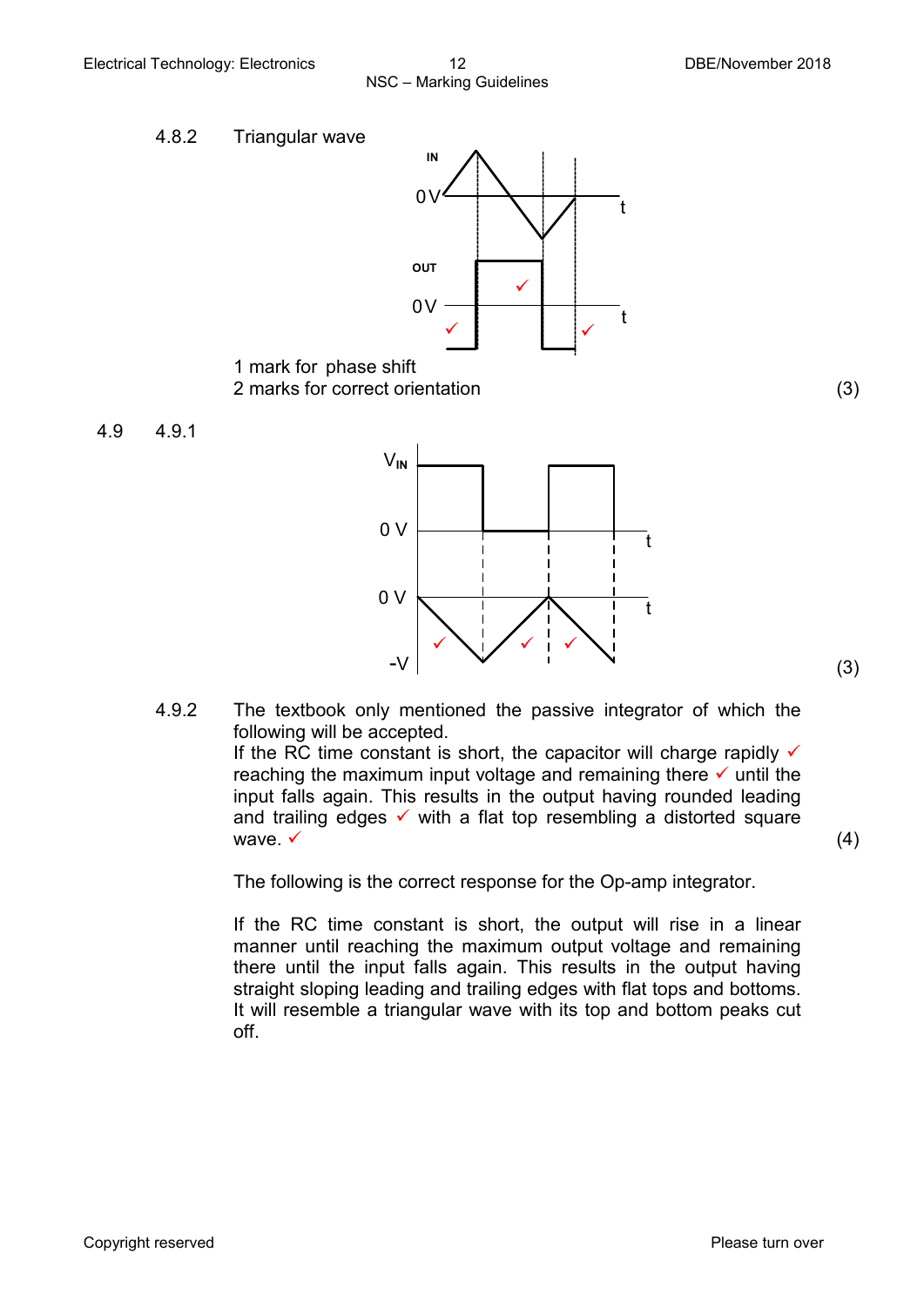**[60]**



#### **QUESTION 5: AMPLIFIERS**

- 5.1 Class A the transistor is biased with the Q-point on the midpoint  $\checkmark$  of the load line, allowing for the full signal  $(360^\circ)$  to be amplified.  $\checkmark$  (2)
- 5.2
- 5.2.1 To set the operating conditions (points) of the transistor.  $\checkmark$ To stabilise the operating point of the transistor.  $\checkmark$  (2)
- 5.2.2 Q-point on the DC load line represents the voltages across the transistor  $\checkmark$  and current through the transistor $\checkmark$  when no input signal is applied.  $\checkmark$  (3)



Note. If the reference base biasing current is drawn and Q-point for class B is drawn slightly above line  $V_{CE}$ , that mark will be awarded.

5.3  $5.3.1$  C<sub>2</sub> serves as the AC coupling component between the two stages.  $\checkmark$  $C_2$  also blocks or decouples the DC component of the signal.  $\checkmark$  (2)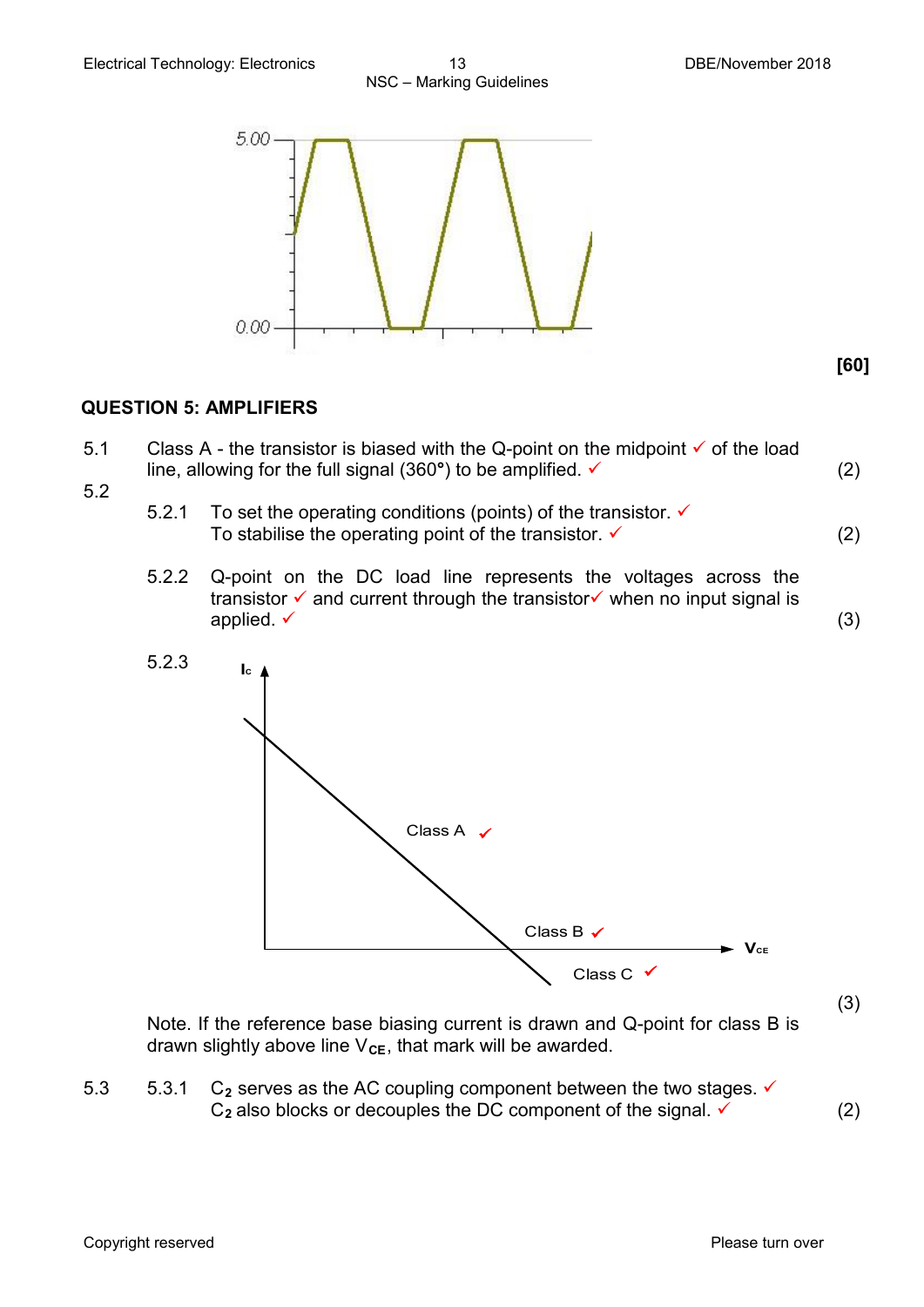- 5.3.2 When an AC voltage is applied to the input of the first amplifier stage,  $\checkmark$  an alternating current will flow in the collector circuit of transistor  $(Q_1)$ .  $\checkmark$ 
	- An alternating voltage will develop across the collector resistor  $(R_{c1})$ .  $\checkmark$
	- The developed alternating voltage across the R<sub>C1</sub> will be transferred through capacitor  $C_2 \vee C_1$  to the base of the transistor( $Q_2$ ) in the amplifier 's second stage(stage 2).  $\checkmark$
	- The process will be repeated and the amplified output will measured between  $C_3$  and 0 V.  $\checkmark$  (6)
- 5.3.3 Impedance matching  $\checkmark$ Correct frequency response  $\checkmark$ DC isolation. (2) (2)
- 5.4  $\,$  5.4.1 Frequency response is the ability of the circuit  $\checkmark$  to respond to a range of frequencies applied to the transistor.  $\checkmark$  (2)
	- 5.4.2 **NOTE:** The response given in the text book is wrong but marks will be awarded as such:

Half-power points (-3dB) is the point when the output  $\checkmark$  is at half the input power.  $\checkmark$  (2)

The correct response is as follows:

The half-power point is the points at which the output power has dropped to half of its peak value; that is, at a level of -3 dB.

- 5.4.3 At lower frequencies the reactances of the decoupling capacitors across the emitter resistors rises.  $\checkmark$  These reactances each combine with the resistance of their emitter resistors, causing the total impedance to rise  $\checkmark$  limiting the stage gain.  $\checkmark$  (3)
- 5.5 5.5.1 Impedance matching can be achieved by selecting a transformer  $\checkmark$ with the required number of turns  $\checkmark$  that will coincide with the impedances of the respective stages. (2)
	- 5.5.2 The reason for using a transformer is that the relatively high output impedance of the second stage  $\checkmark$  is connected to the relatively low impedance of the speaker  $\checkmark$  thus matching the output impedance  $\checkmark$  of the amplifier to the load. (3)

Copyright reserved **Please turn over the Copyright reserved** Please turn over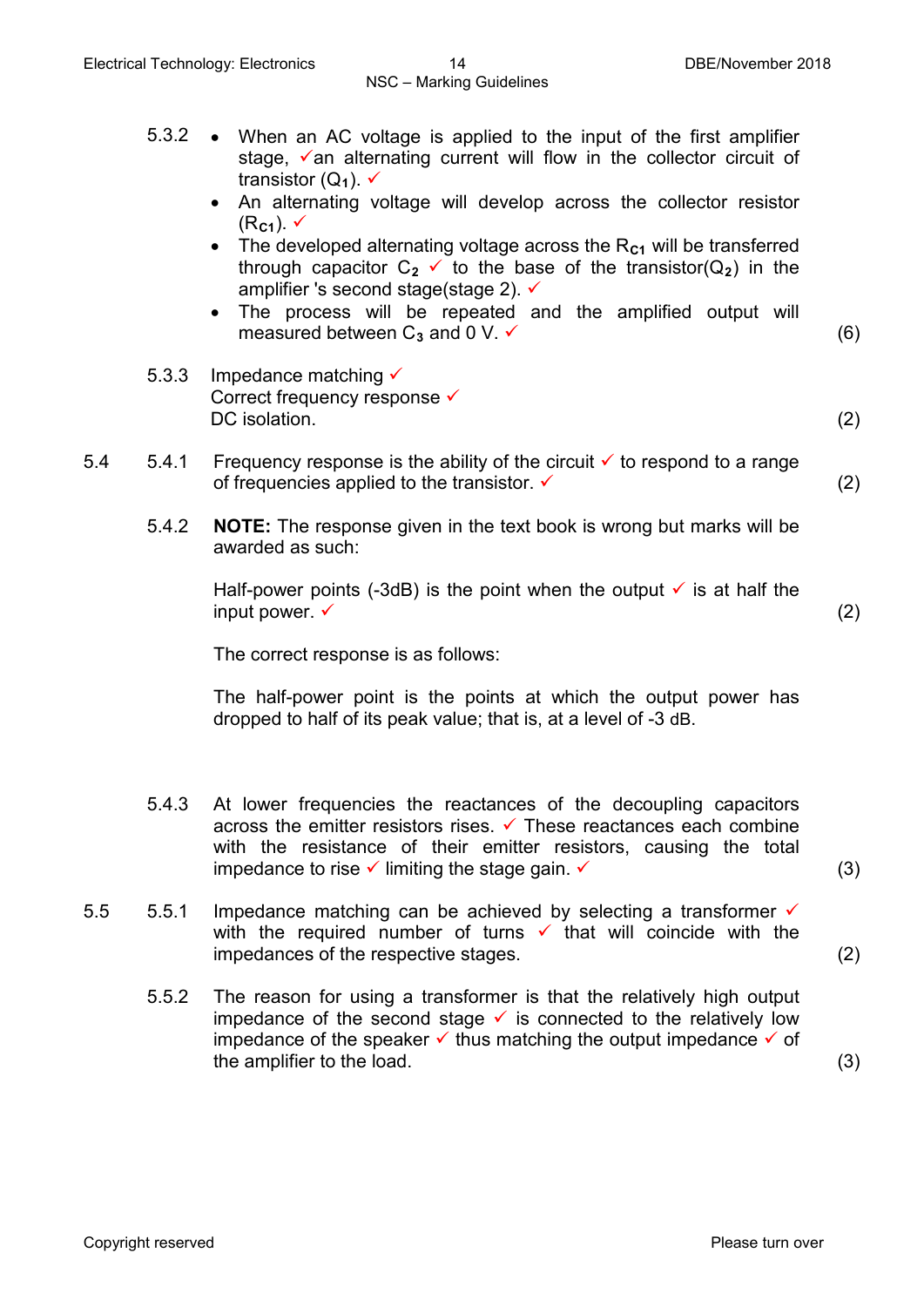

- 5.6  $5.6.1$  An oscillator is a device which generates an AC output signal  $\checkmark$  without any externally applied input signal.  $\checkmark$  (2)
	- $5.6.2$  Sine wave  $\checkmark$  (1) 5.6.3 Positive feedback  $\checkmark$  (1)
	- 5.6.4 The resistors  $R_1$  and  $R_2$  form a voltage divider  $\checkmark$  to bias the base of the transistor.  $\checkmark$  (2)
	- 5.6.5 The Colpitts oscillator uses TWO capacitors and an inductor in the tank circuit.  $\checkmark$ The Hartley oscillator uses TWO inductors and a capacitor in the tank  $\blacksquare$ circuit.  $\checkmark$  (2)